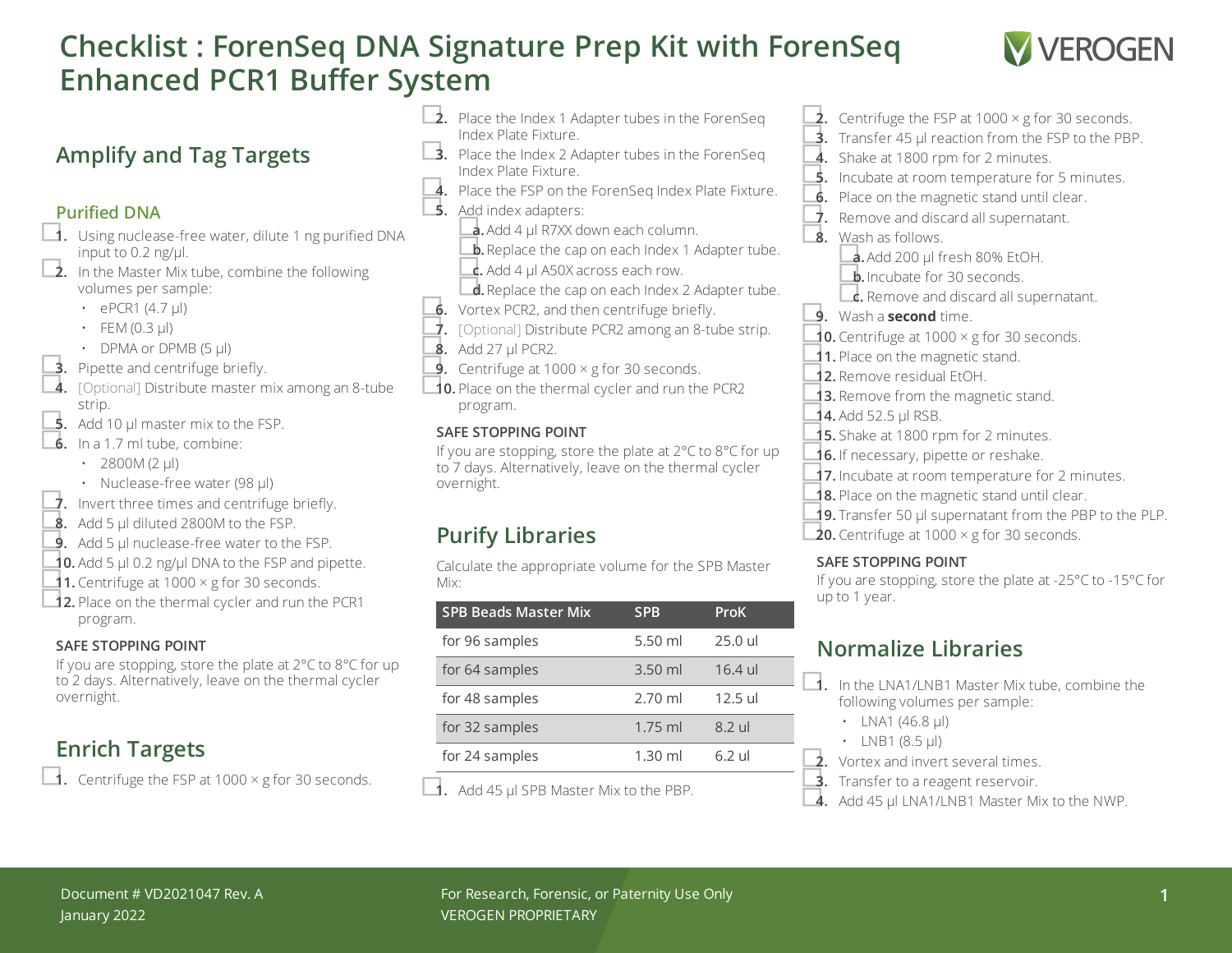# **Checklist : ForenSeq DNA Signature Prep Kit with ForenSeq Enhanced PCR1 Buffer System**



**□5.** To clear any aspirated beads, place the PLP on the magnetic stand until clear.

- □**6.** Transfer <sup>20</sup> µl supernatant from the PLP to the NWP.
- <span id="page-1-0"></span> $\dot{\mathbf{J}}$ . Shake at 1800 rpm for 30 minutes.
- ■<br>■ While shaking, perform steps 9-[11.](#page-1-1)<br>■ In the 0.1 N HP3 tube, combine the following
- volumes per sample:
	- Nuclease-free water (33.3 µl)
	-
- $\frac{1}{10}$  **b** HP3 (1.8 µl) **10.** Invert several times and set aside.
- <span id="page-1-1"></span> $\triangle$ **1.** Add 30  $\mu$ I LNS2 to the NLP.
- **□12.** Immediately after shaking, place the NWP on the magnetic stand until clear.
- ■**13.** Remove and discard all supernatant.<br>■ 14. Remove from the magnetic stand.
- 
- □**15.** Wash as follows.
	- □**a.**Add <sup>45</sup> µl LNW1 to each well.
	- **b.** Shake at 1800 rpm for 5 minutes.
	- **c.** Place on the magnetic stand until clear.
	- ■**d.** Remove and discard all supernatant.<br>■ **e.** Remove from the magnetic stand.
	-
- □**16.** Wash <sup>a</sup> **second** time.
- **17.** Centrifuge at 1000  $\times$  g for 30 seconds.
- □**18.** Place on the magnetic stand until clear.
- 
- **19.** Remove residual LNW1.<br>**20.** Remove from the magnetic stand.
- 
- **21.** Add 32 µl 0.1 N HP3.<br>**22.** Shake at 1800 rpm for 5 minutes.
- **23.** Place on the magnetic stand until clear.
- **24.** Transfer 30 µl supernatant from the NWP to the NLP.
- □**25.** Pipette to mix.
- **□26.** Centrifuge at 1000 × g for 30 seconds.

#### **SAFE STOPPING POINT**

If you are stopping, store the plate at -25°C to -15°C for up to 30 days.

## **Pool Libraries**

- □**1.** Transfer <sup>5</sup> µl of each library to an 8-tube strip. □**2.** Store the NLP at -25°C to -15°C for up to <sup>30</sup> days. □**3.** Transfer libraries from the 8-tube strip to the PNL
	-
	- tube.
	-
- 4. Vortex and centrifuge briefly.

#### **SAFE STOPPING POINT**

If you are stopping, store the tube at -25°C to -15°C for up to 30 days.

## **Denature and Dilute Libraries**

□**1.** In the Denatured HSC tube, combine:

- $\cdot$  HSC (2 µl)
- $\cdot$  HP3 (2 µl)
- 
- Nuclease-free water (36 µl)<br>**2.** Pipette gently to mix. Cap and centrifuge briefly to mix.
- **3.** Incubate at room temperature for 5 minutes.
- $\overline{4}$ . Add 591 µl HT1 to the DNL tube.
- **5.** Transfer 7 µl library from the PNL tube to the DNL tube.
- □**6.** Pipette to mix.
- 7. Store the PNL tube at -25°C to -15°C for ≤ 30 days.<br>■ **8.** Add 4 µl denatured HSC to the DNL tube.
- 
- □**9.** Pipette to mix.
- 
- **10.** Vortex and centrifuge briefly.<br>■**1.** Place on the microheating system for 2 minutes.
- □**12.** Invert several times to mix.
- 13. Immediately cool for 5 minutes.
- □**14.** Transfer entire volume to the reagent cartridge.

#### **Acronyms**

| Acronym          | Definition                                           |
|------------------|------------------------------------------------------|
| 2800M            | Control DNA 2800M                                    |
| A50X             | Index 2 (i5) Index Adapter                           |
| <b>DNI</b>       | Diluted Normalized Libraries                         |
| <b>DPMA</b>      | DNA Primer Mix A                                     |
| <b>DPMB</b>      | <b>DNA Primer Mix B</b>                              |
| ePCR1            | <b>Enhanced PCR1 Reaction Mix</b>                    |
| <b>FEM</b>       | Enzyme Mix                                           |
| <b>FSP</b>       | ForenSeq Sample Plate                                |
| HP3              | 2 N NaOH                                             |
| <b>HSC</b>       | Human Sequencing Control                             |
| HT <sub>1</sub>  | <b>Hybridization Buffer</b>                          |
| INA1             | Library Normalization Additives 1                    |
| LNB1             | Library Normalization Beads 1                        |
| LNS <sub>2</sub> | Library Normalization Storage<br>Buffer <sub>2</sub> |
| I NW1            | Library Normalization Wash 1                         |
| <b>NLP</b>       | Normalized Library Plate                             |
| <b>NWP</b>       | Normalization Working Plate                          |
| <b>PBP</b>       | <b>Purification Bead Plate</b>                       |
| PC <sub>R2</sub> | <b>PCR2 Reaction Mix</b>                             |
| PLP              | <b>Purified Library Plate</b>                        |